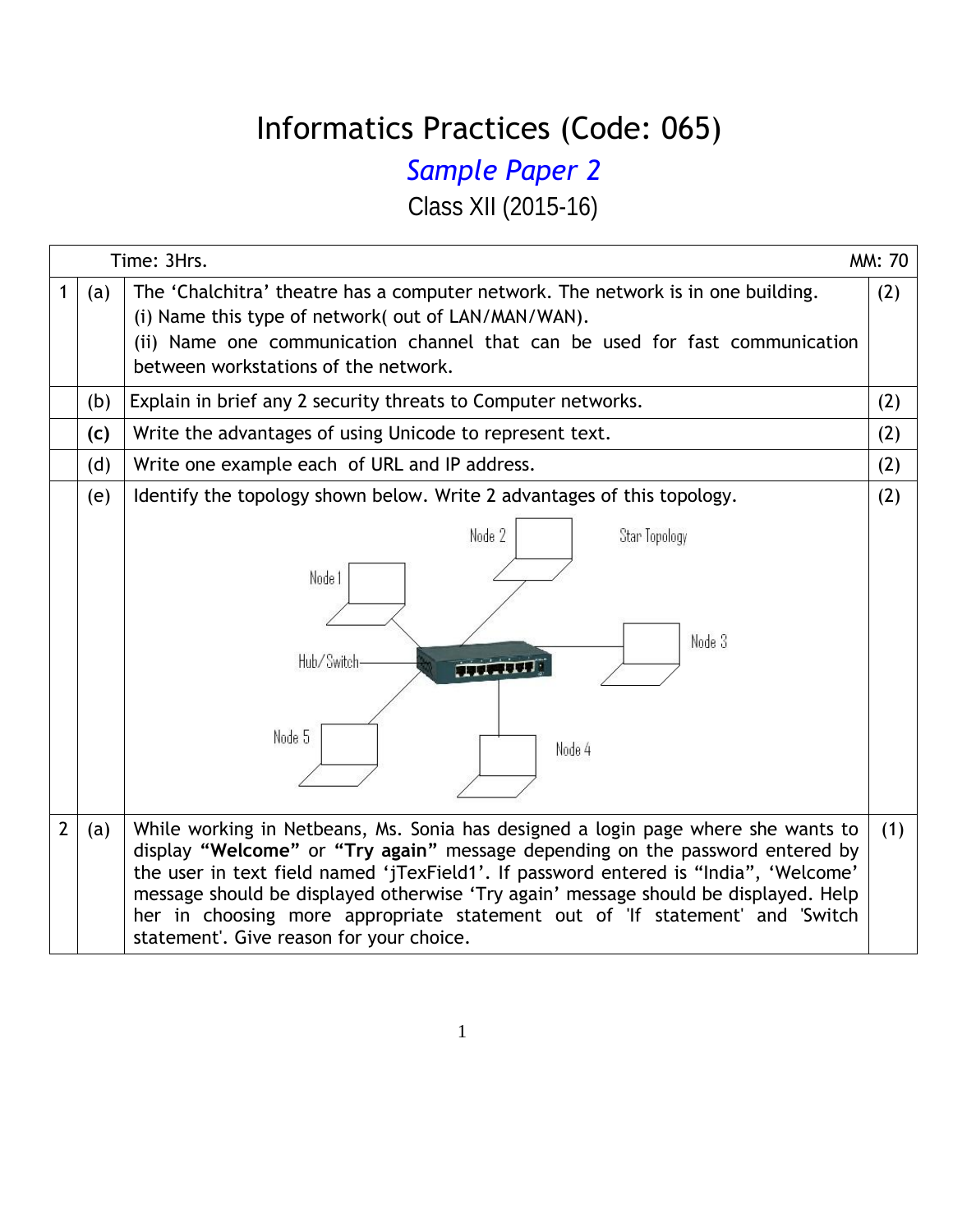|   | (b) | Write Java code to assign the value 10 to variable x and store its square value in<br>another variable y.                                                                                                | (1) |
|---|-----|----------------------------------------------------------------------------------------------------------------------------------------------------------------------------------------------------------|-----|
|   | (C) | Deepti works as a programmer in a travel company. She has developed the following<br>code to display travel detail according to user's choice. Help her in rewriting the<br>same code using SWITCH CASE: | (2) |
|   |     | if(choice==1)<br>jTextField1.setText("New Delhi to Goa");<br>else if (choice==2)<br>jTextField1.setText("New Delhi to Paris");                                                                           |     |
|   |     | else if (choice==3)<br>jTextField1.setText("New Delhi to Bangkok");<br>else<br>jTextField1.setText("Pl. choose valid option");                                                                           |     |
|   | (d) | Shambhavi has to design two web pages with following specifications:<br>One web page should have an unordered list.<br>i.<br>Another web page should have background "Yellow" in colour.<br>ii.          | (2) |
|   |     | Suggest her suitable tag(s) and attribute(s) for the above specifications.                                                                                                                               |     |
|   | (e) | Albert works as a website developer in Global Website Designers company. Currently<br>he has created following tags in XML:<br><student></student><br><student></student>                                | (2) |
|   |     | Are these tags part of HTML code or XML code?<br>Are these same same or different?                                                                                                                       |     |
|   | (f) | How many times will the loop execute?                                                                                                                                                                    | (2) |
|   |     | int value1 = $7,$ value2=19;<br>do<br>{                                                                                                                                                                  |     |
|   |     | JOptionPane.showMessageDialog(null, value1+value2);<br>value1=value1+2;<br>$value2 = value2 - 2;$<br>}while(value1 <= value2);                                                                           |     |
| 3 | (a) | Consider the table 'empsalary'.                                                                                                                                                                          | (1) |
|   |     |                                                                                                                                                                                                          |     |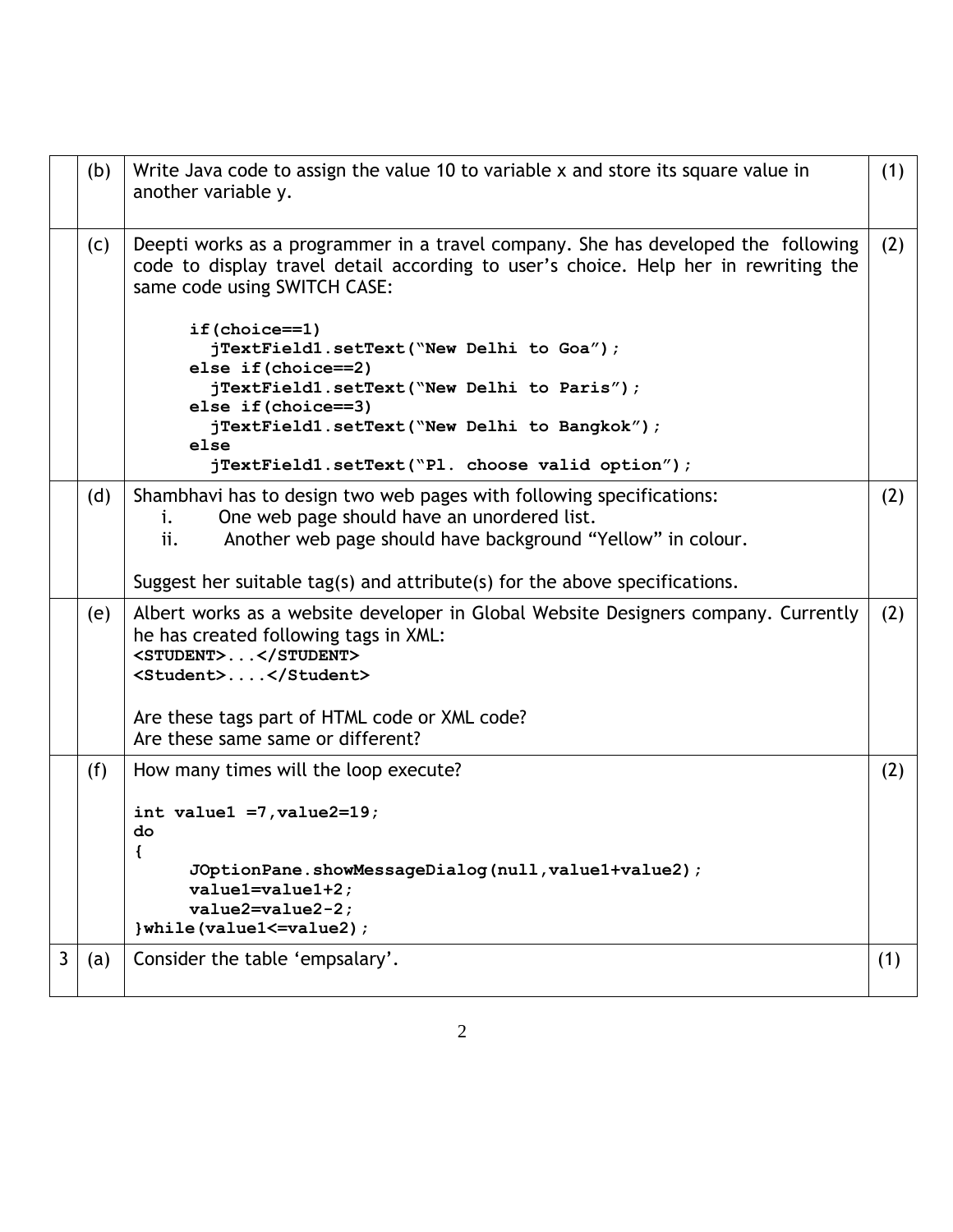|     | ID              | <b>Salary</b>                    |                                                            |                                                                                       |     |
|-----|-----------------|----------------------------------|------------------------------------------------------------|---------------------------------------------------------------------------------------|-----|
|     | 101             | 43000                            |                                                            |                                                                                       |     |
|     | 102             | <b>NULL</b>                      |                                                            |                                                                                       |     |
|     | 104             | 56000                            |                                                            |                                                                                       |     |
|     | 107             | <b>NULL</b>                      |                                                            |                                                                                       |     |
|     | statement:      | Write the correct SQL statement. | SELECT ID, Salary FROM empsalary WHERE Salary = something; | To select tuples with some salary , Siddharth has written the following erroneous SQL |     |
| (b) | <b>Employee</b> | Consider the table 'Employee'.   |                                                            |                                                                                       | (1) |
|     | <b>Name</b>     |                                  | Location                                                   |                                                                                       |     |
|     | Gurpreet        |                                  | Mumbai                                                     |                                                                                       |     |
|     | Jatinder        |                                  | Chennai                                                    |                                                                                       |     |
|     | Deepa           |                                  | Mumbai                                                     |                                                                                       |     |
|     | Harsh           |                                  | Chennai                                                    |                                                                                       |     |
|     | Simi            |                                  | New Delhi                                                  |                                                                                       |     |
|     | Anita           |                                  | Bengaluru                                                  |                                                                                       |     |
|     |                 |                                  | Write the SQL command to obtain the following output :     |                                                                                       |     |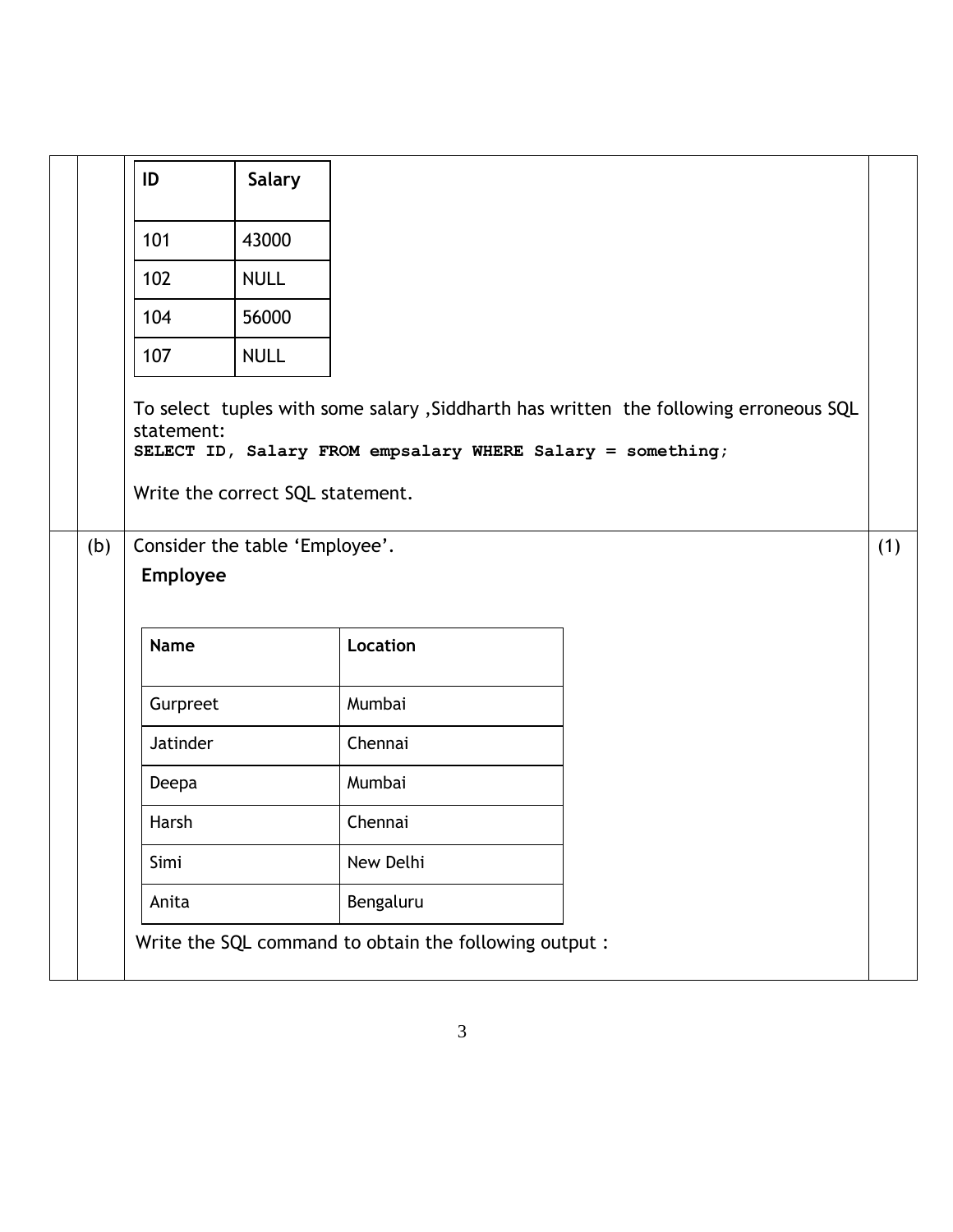|     | Location                                                                                                                                                                                                                                                                         |                    |                                                                                   |                                                                                                                                                               |     |  |  |  |
|-----|----------------------------------------------------------------------------------------------------------------------------------------------------------------------------------------------------------------------------------------------------------------------------------|--------------------|-----------------------------------------------------------------------------------|---------------------------------------------------------------------------------------------------------------------------------------------------------------|-----|--|--|--|
|     | Mumbai                                                                                                                                                                                                                                                                           |                    |                                                                                   |                                                                                                                                                               |     |  |  |  |
|     | Chennai                                                                                                                                                                                                                                                                          |                    |                                                                                   |                                                                                                                                                               |     |  |  |  |
|     | New Delhi                                                                                                                                                                                                                                                                        |                    |                                                                                   |                                                                                                                                                               |     |  |  |  |
|     | Bengaluru                                                                                                                                                                                                                                                                        |                    |                                                                                   |                                                                                                                                                               |     |  |  |  |
| (C) | VARCHAR data type and 30 size into the Student table?                                                                                                                                                                                                                            |                    |                                                                                   | While creating the table Student last week, Ms. Sharma forgot to include the column<br>Game_Played. Now write a command to insert the Game_Played column with | (1) |  |  |  |
| (d) | In Marks column of 'Student' table, for Rollnumber 2, the Class Teacher entered the<br>(1)<br>marks as 45. However there was a totaling error and the student has got her marks<br>increased by 5. Which MySQL command should she use to change the marks in<br>'Student' table. |                    |                                                                                   |                                                                                                                                                               |     |  |  |  |
| (e) | Consider the table 'Teacher' given below.                                                                                                                                                                                                                                        |                    |                                                                                   |                                                                                                                                                               | (2) |  |  |  |
|     | <b>TeacherId</b>                                                                                                                                                                                                                                                                 | <b>Department</b>  | <b>Periods</b>                                                                    |                                                                                                                                                               |     |  |  |  |
|     | T <sub>101</sub>                                                                                                                                                                                                                                                                 | <b>SCIENCE</b>     | 32                                                                                |                                                                                                                                                               |     |  |  |  |
|     | T <sub>102</sub>                                                                                                                                                                                                                                                                 | <b>NULL</b>        | 30                                                                                |                                                                                                                                                               |     |  |  |  |
|     | T103                                                                                                                                                                                                                                                                             | <b>MATHEMATICS</b> | 34                                                                                |                                                                                                                                                               |     |  |  |  |
|     | (i) Select count (Department) from Teacher;<br>(ii) Select count (*) from Teacher;                                                                                                                                                                                               |                    | What will be the output of the following queries on the basis of the above table: |                                                                                                                                                               |     |  |  |  |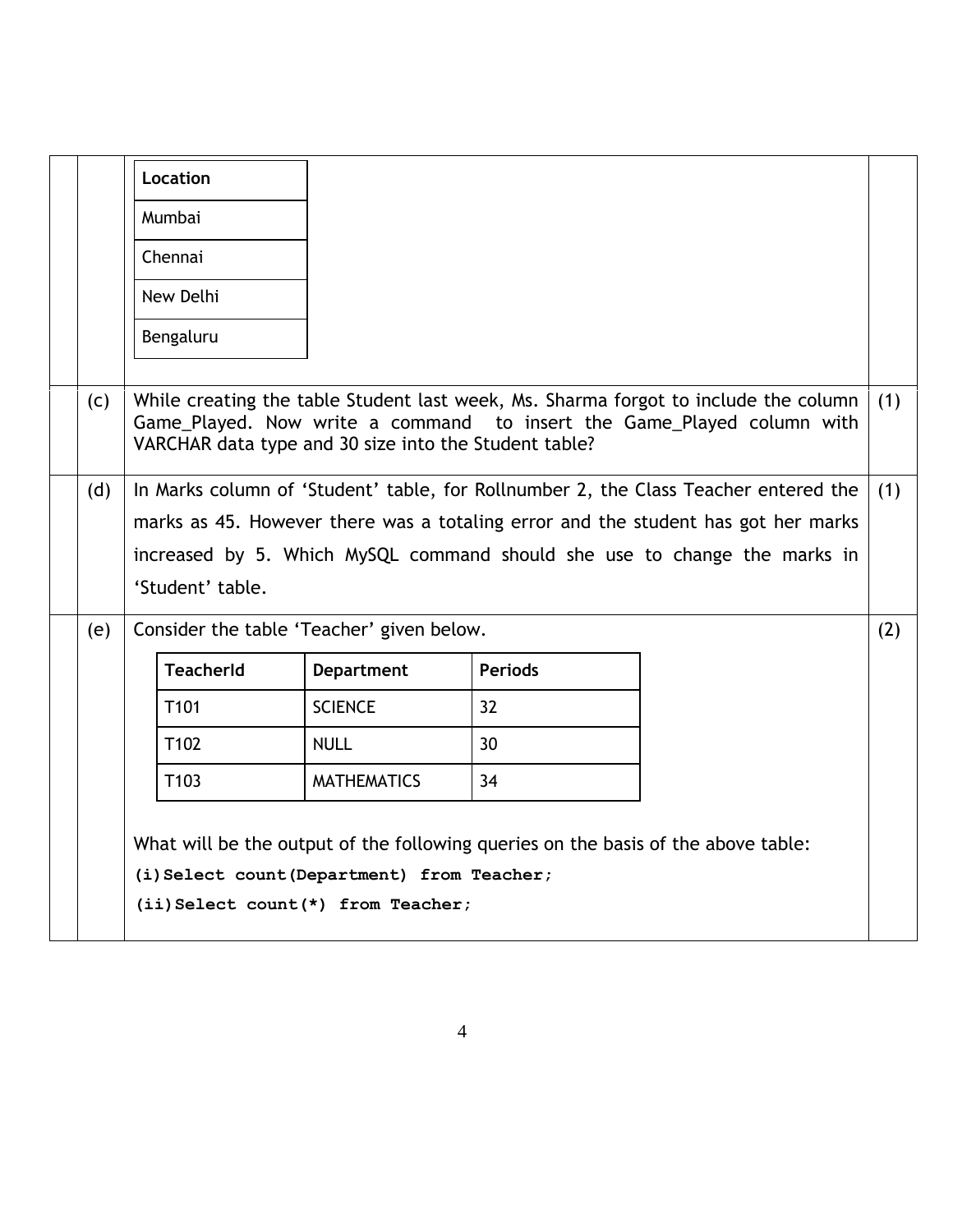| (f) | Consider the Stu table                                    |                |                                         |                                                                                 |     |  |  |
|-----|-----------------------------------------------------------|----------------|-----------------------------------------|---------------------------------------------------------------------------------|-----|--|--|
|     |                                                           | <b>ROLLNO</b>  | <b>NAME</b>                             |                                                                                 |     |  |  |
|     |                                                           | $\mathbf{1}$   | Ashi                                    |                                                                                 |     |  |  |
|     |                                                           | $\overline{2}$ | <b>Bimmi</b>                            |                                                                                 |     |  |  |
|     |                                                           | $\overline{4}$ | Aakash                                  |                                                                                 |     |  |  |
|     | The following SQL queries are executed on the above table |                |                                         |                                                                                 |     |  |  |
|     | INSERT INTO Stu VALUES (5, 'Gagan');                      |                |                                         |                                                                                 |     |  |  |
|     | COMMIT;                                                   |                |                                         |                                                                                 |     |  |  |
|     | UPDATE Stu SET name='Abhi' WHERE Rollno = 4               |                |                                         |                                                                                 |     |  |  |
|     | SAVEPOINT A;                                              |                |                                         |                                                                                 |     |  |  |
|     | INSERT INTO Stu VALUES (6, 'Chris');                      |                |                                         |                                                                                 |     |  |  |
|     | SAVEPOINT B;                                              |                |                                         |                                                                                 |     |  |  |
|     | INSERT INTO Stu VALUES(7, 'Babita');                      |                |                                         |                                                                                 |     |  |  |
|     |                                                           | SAVEPOINT C;   |                                         |                                                                                 |     |  |  |
|     |                                                           | ROLLBACK TO B; |                                         |                                                                                 |     |  |  |
|     | What will be the output of the following SQL query now:   |                |                                         |                                                                                 |     |  |  |
|     | SELECT * FROM Stu;                                        |                |                                         |                                                                                 |     |  |  |
| (g) |                                                           |                | datatype char(20) has value "Karanita". | An attribute A of datatype varchar(20) has the value "Amit". The attribute B of | (2) |  |  |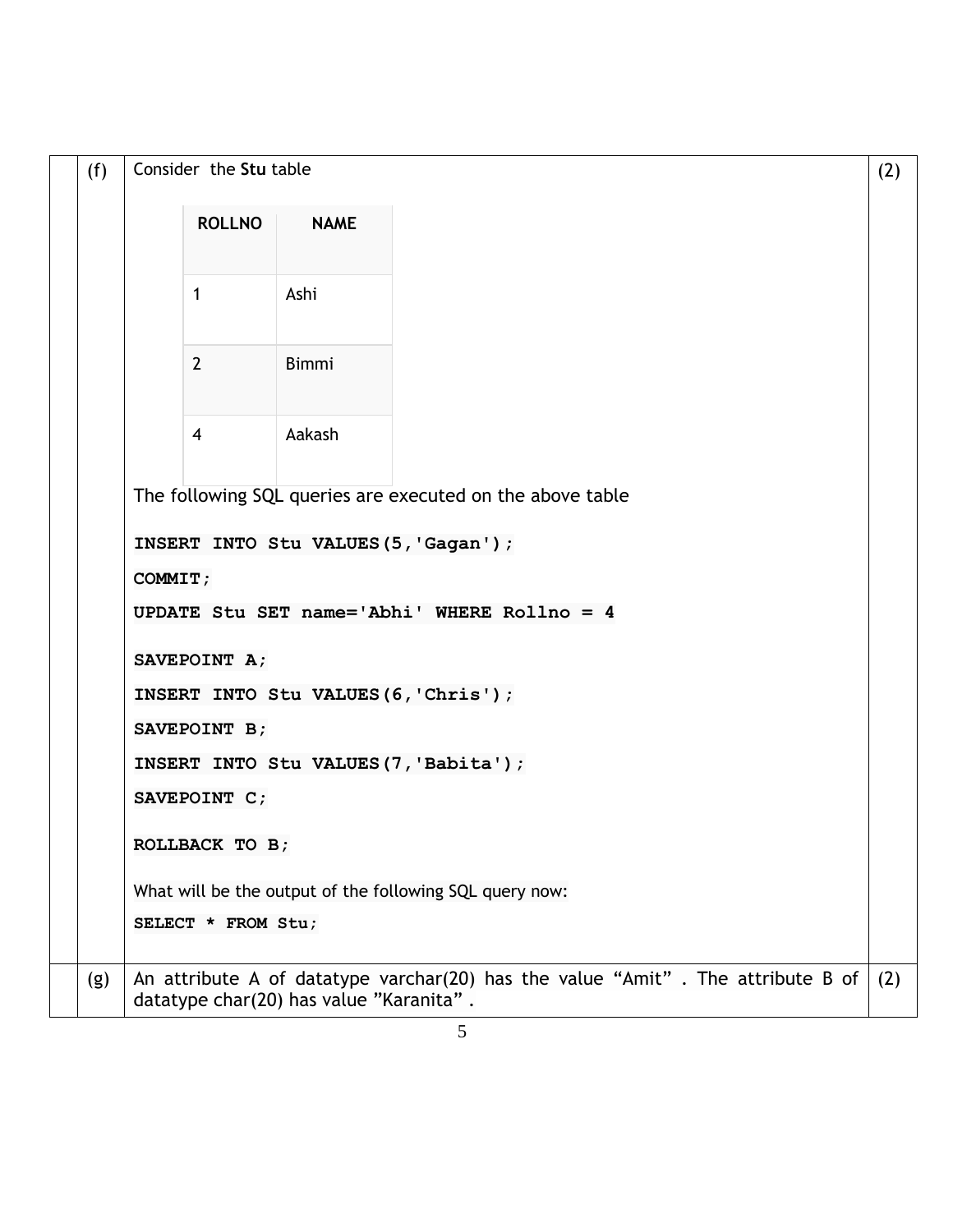|                         |     | How many characters are occupied in attribute A ? How many characters are occupied<br>in attribute B?                                                                                                                                                                                                                                            |     |
|-------------------------|-----|--------------------------------------------------------------------------------------------------------------------------------------------------------------------------------------------------------------------------------------------------------------------------------------------------------------------------------------------------|-----|
| $\overline{\mathbf{4}}$ | (a) | Following is a list of programming languages:<br>BASIC, COBOL, C, JAVA<br>Help Sandhya in identifying Object Oriented language(s) from the above given list.                                                                                                                                                                                     | (1) |
|                         | (b) | Satyam is designing a frame in Netbeans containing list box. Help him in writing<br>suitable Java statement to extract selected item from a given listbox named "jList1."                                                                                                                                                                        | (1) |
|                         | (C) | What will be displayed in jTextField1 and jTextField2 after the following code is<br>executed:<br>int number = $12$ ;<br>if (number $\langle 15 \rangle$<br>jTextField1.setText(""+ number) ;<br>$number++;$<br>jTextField2.setText(""+ number) ;<br>else<br>jTextField1.setText("number1") ;<br>$number++;$<br>jTextField2.setText("number2") ; | (1) |
|                         | (d) | Find output of the following Java code snippet:<br>String City="Delhi", PinCode="110001", Str="";<br>City=City+" "+PinCode;<br>JOptionPane.showMessageDialog(null,City);<br>int l=City.length();<br>int $i=0;$<br>while $(i<1)$<br>€<br>Str=Str+City.substring(6);<br>$i = i + 15;$<br>ł<br>JOptionPane.showMessageDialog(null, Str);            | (2) |
|                         | (e) | Rewrite the following code using WHILE loop:<br>int $x=100;$<br>for(int $i=2; i<=22; i=i+4$ )                                                                                                                                                                                                                                                    | (2) |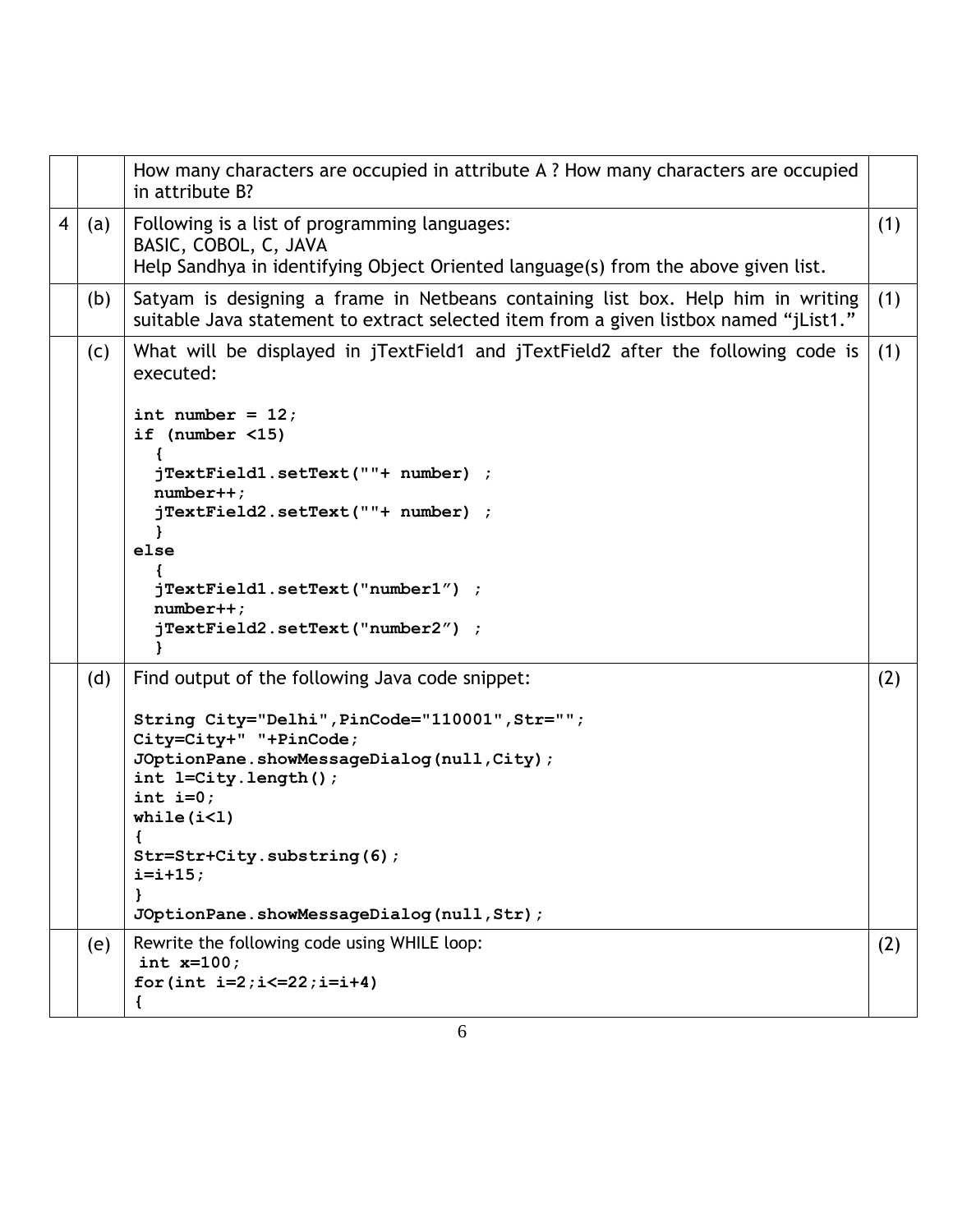|  |     | $x=x-2;$<br>ł                                                                                                                                                                                                                                           | $jTextArea1.append('\\n"+(i+x));$                             |                                                                                                                                                                                                                                                  |                                    |  |     |  |  |  |  |  |  |
|--|-----|---------------------------------------------------------------------------------------------------------------------------------------------------------------------------------------------------------------------------------------------------------|---------------------------------------------------------------|--------------------------------------------------------------------------------------------------------------------------------------------------------------------------------------------------------------------------------------------------|------------------------------------|--|-----|--|--|--|--|--|--|
|  | (f) | corrections made :<br>do;<br>$f=f*_{i};$<br>$i++;$<br>while $(i \leq n)$                                                                                                                                                                                | int $n=5$ , int $i=1$ , $f=1$ ;<br>jTextField1.setText(""+f); | The following code has error(s). Rewrite the correct code underlining all the                                                                                                                                                                    |                                    |  | (2) |  |  |  |  |  |  |
|  | (g) |                                                                                                                                                                                                                                                         |                                                               | Mr. Pawan works as a programmer in "ABC Marketing Company" where he has<br>designed a Salary generator software to generate the salary of salesman in which<br>Name and Salary are entered by the user. A screenshot of the same is shown below: |                                    |  |     |  |  |  |  |  |  |
|  |     | $\Box$   $\Box$   X                                                                                                                                                                                                                                     |                                                               |                                                                                                                                                                                                                                                  |                                    |  |     |  |  |  |  |  |  |
|  |     |                                                                                                                                                                                                                                                         | <b>ABC Company</b>                                            |                                                                                                                                                                                                                                                  |                                    |  |     |  |  |  |  |  |  |
|  |     | Name                                                                                                                                                                                                                                                    | Arnav                                                         |                                                                                                                                                                                                                                                  | <b>Units Sold</b>                  |  |     |  |  |  |  |  |  |
|  |     |                                                                                                                                                                                                                                                         |                                                               |                                                                                                                                                                                                                                                  | $\circ$ 1 to 20                    |  |     |  |  |  |  |  |  |
|  |     | <b>Salary</b>                                                                                                                                                                                                                                           | 25000                                                         |                                                                                                                                                                                                                                                  | 21 to 40                           |  |     |  |  |  |  |  |  |
|  |     | Commission                                                                                                                                                                                                                                              | 2000                                                          | <b>Commission</b>                                                                                                                                                                                                                                | $\bullet$ >40<br><b>Facilities</b> |  |     |  |  |  |  |  |  |
|  |     | <b>Gross Salary</b>                                                                                                                                                                                                                                     | 27000                                                         | <b>Gross Salary</b>                                                                                                                                                                                                                              | $\nu$ Transport                    |  |     |  |  |  |  |  |  |
|  |     | <b>Facilities Charges</b>                                                                                                                                                                                                                               | 500                                                           | <b>Facilities Charges</b>                                                                                                                                                                                                                        | <b>Mess</b>                        |  |     |  |  |  |  |  |  |
|  |     | <b>Net Salary</b>                                                                                                                                                                                                                                       | 26500                                                         | <b>Net Salary</b>                                                                                                                                                                                                                                |                                    |  |     |  |  |  |  |  |  |
|  |     |                                                                                                                                                                                                                                                         |                                                               |                                                                                                                                                                                                                                                  |                                    |  |     |  |  |  |  |  |  |
|  |     | i. After selecting appropriate Radio Button, when 'Commission' button is clicked,<br>commission should be displayed in the respective text field as each Salesman will get<br>a commission based on the units sold according to the following criteria: |                                                               |                                                                                                                                                                                                                                                  | $\overline{2}$                     |  |     |  |  |  |  |  |  |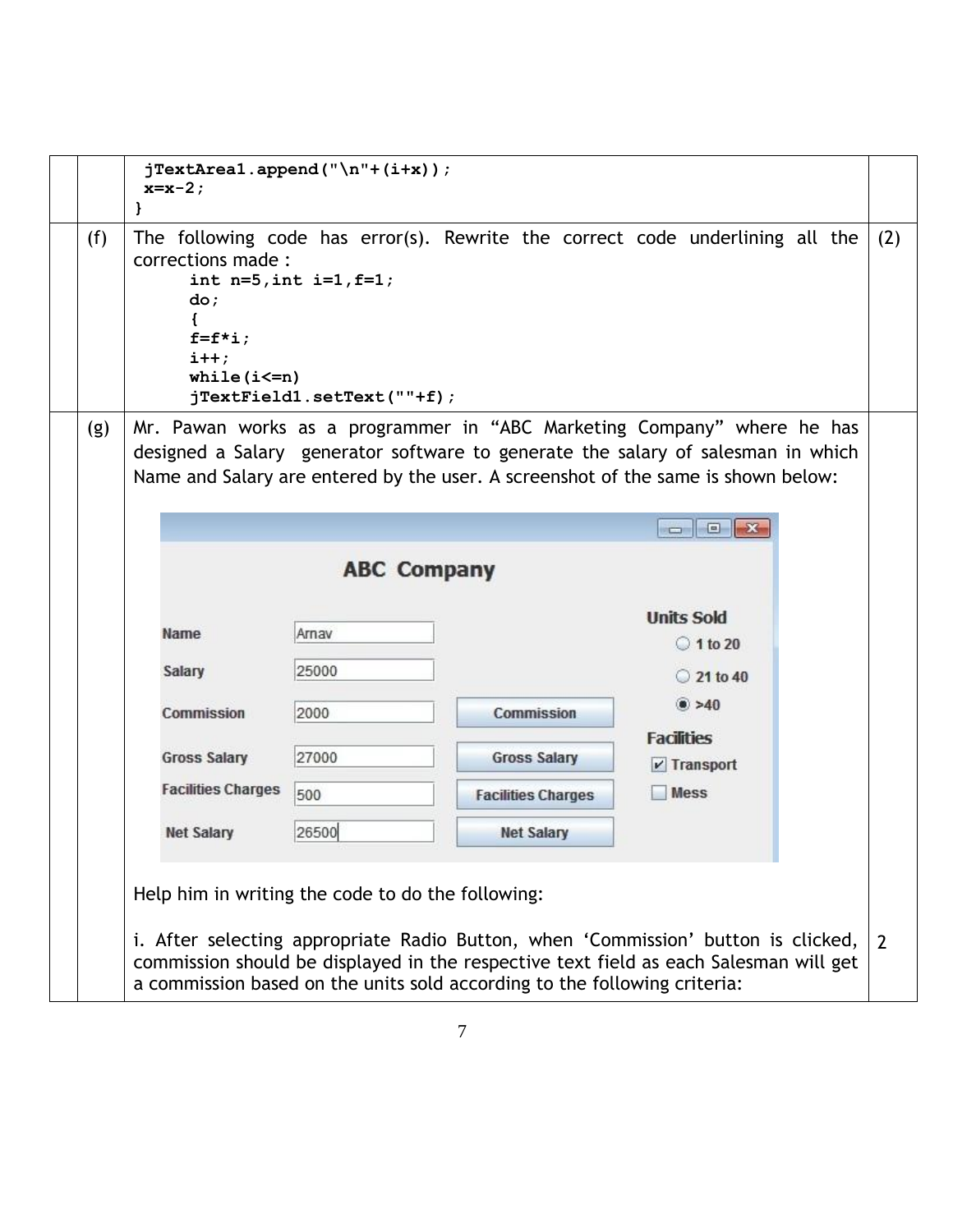|   |     |                                                                                                                                                                                                                                                                                                                                        | <b>Units Sold</b>                   | Commission<br>(in Rs) |  |              |  |  |
|---|-----|----------------------------------------------------------------------------------------------------------------------------------------------------------------------------------------------------------------------------------------------------------------------------------------------------------------------------------------|-------------------------------------|-----------------------|--|--------------|--|--|
|   |     |                                                                                                                                                                                                                                                                                                                                        | 1 to 20                             | 500                   |  |              |  |  |
|   |     |                                                                                                                                                                                                                                                                                                                                        | 20 to 40                            | 1000                  |  |              |  |  |
|   |     |                                                                                                                                                                                                                                                                                                                                        | >40                                 | 2000                  |  |              |  |  |
|   |     | ii. When 'Gross Salary' button is clicked, Gross Salary should be calculated and<br>displayed in the respective text field as per the given formula:                                                                                                                                                                                   | Gross Salary= Salary+Commission     |                       |  |              |  |  |
|   |     | iii. After required selection of Checkbox(es), when 'Facility Charges' button is<br>clicked, Facility charges will be displayed in the respective text field according to the<br>following criteria:                                                                                                                                   |                                     |                       |  | $\mathbf{2}$ |  |  |
|   |     |                                                                                                                                                                                                                                                                                                                                        | <b>Facility</b>                     | <b>Charges</b>        |  |              |  |  |
|   |     |                                                                                                                                                                                                                                                                                                                                        | Transport                           | 500                   |  |              |  |  |
|   |     |                                                                                                                                                                                                                                                                                                                                        | Mess                                | 2000                  |  |              |  |  |
|   |     | iv. Money will be deducted from the Gross Salary according to the facilities opted by<br>the employee. When 'Net Salary' button is clicked, Net Salary should be calculated<br>and displayed in the respective text field as per the given formulae:                                                                                   | Net Salary= Gross Salary-Deductions |                       |  |              |  |  |
| 5 | (a) | $\overline{2}$<br>Mrs. Sharma is the classteacher of Class 'XII A' She wants to create a table 'Student'<br>to store details of her class.<br>i) Which of the following can be the attributes of Student table?<br>a) RollNo b) "Amit" c) Name d) 25<br>ii) Name the Primary key of the table 'Student'. State reason for choosing it. |                                     |                       |  |              |  |  |
|   | (b) | Write the output of the following SQL queries:<br>i) SELECT TRUNCATE $(8.975, 2)$ ;                                                                                                                                                                                                                                                    |                                     |                       |  | (2)          |  |  |
|   |     |                                                                                                                                                                                                                                                                                                                                        | 8                                   |                       |  |              |  |  |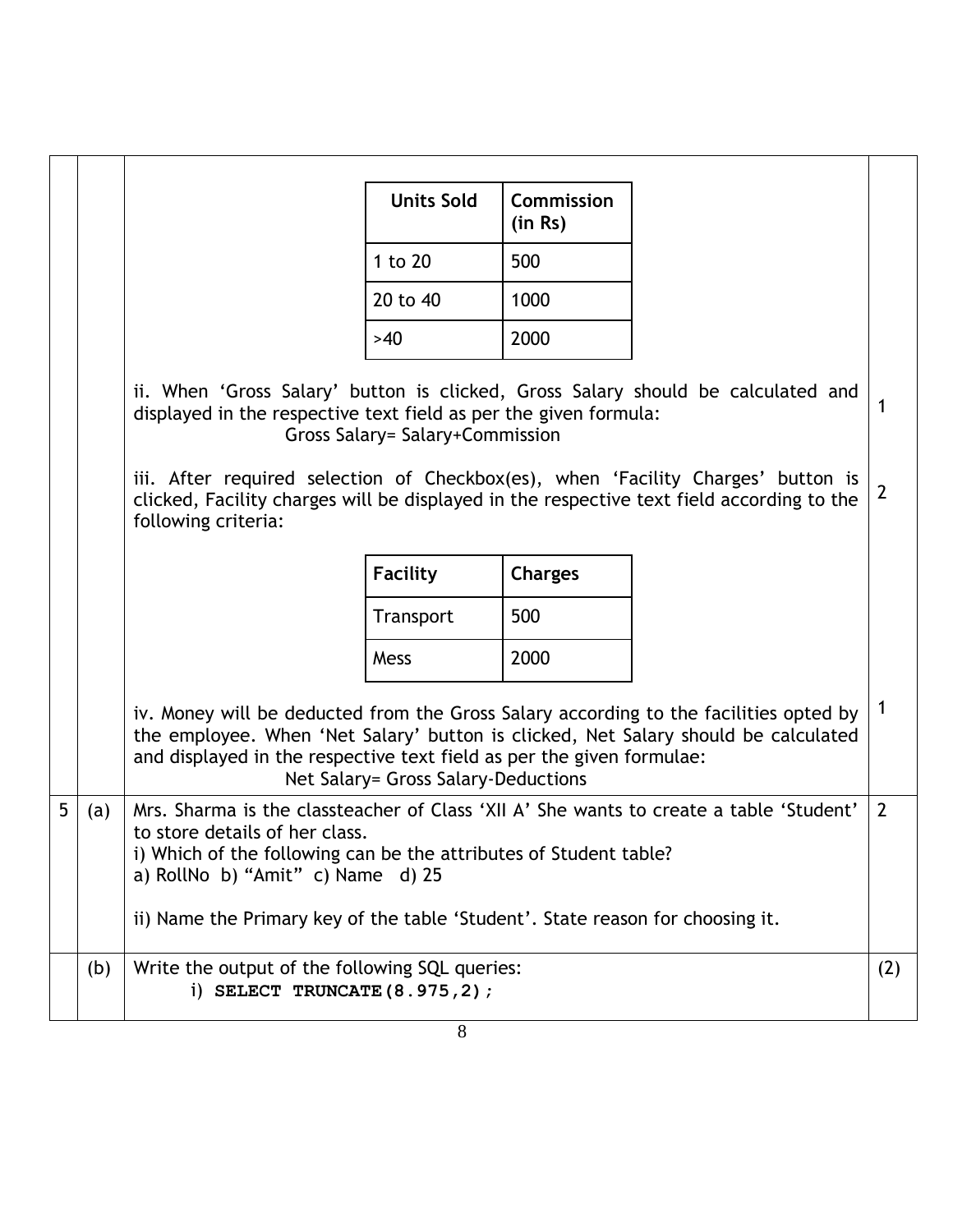|     |                | ii) SELECT MID ('HONESTY WINS', 3, 4);<br>iii) SELECT RIGHT (CONCAT ('PRACTICES','INFORMATICS'), 5);<br>iv) SELECT DAYOFMONTH( $'2015-01-16'$ );                                                                                                                                                 |            |                                                                                                                                  |               |              |  |  |  |  |  |  |
|-----|----------------|--------------------------------------------------------------------------------------------------------------------------------------------------------------------------------------------------------------------------------------------------------------------------------------------------|------------|----------------------------------------------------------------------------------------------------------------------------------|---------------|--------------|--|--|--|--|--|--|
| (c) |                | Table "Emp" is shown below. Write commands in SQL for (i) to (iv) and output for (v)<br>and $(vi)$                                                                                                                                                                                               |            |                                                                                                                                  |               |              |  |  |  |  |  |  |
|     | ID             | <b>NAME</b>                                                                                                                                                                                                                                                                                      | <b>AGE</b> | <b>ADDRESS</b>                                                                                                                   | <b>SALARY</b> | <b>PHONE</b> |  |  |  |  |  |  |
|     | $\mathbf{1}$   | Siddharth                                                                                                                                                                                                                                                                                        | 25         | A-4, Ashok Vihar, Delhi                                                                                                          | 62000         | 98110766656  |  |  |  |  |  |  |
|     | $\overline{2}$ | Chavi                                                                                                                                                                                                                                                                                            | 23         | B-21, Model Town,<br>Mumbai                                                                                                      | 71000         | 99113423989  |  |  |  |  |  |  |
|     | $\overline{3}$ | Karan                                                                                                                                                                                                                                                                                            | 26         | KC-24, North Avenue,<br><b>Bhopal</b>                                                                                            | 65000         | 98105393578  |  |  |  |  |  |  |
|     | $\overline{4}$ | Raunag                                                                                                                                                                                                                                                                                           | 22         | A-152, Gomti Nagar,<br>Lucknow                                                                                                   | 89000         | 99101393576  |  |  |  |  |  |  |
|     | 5              | Kunal                                                                                                                                                                                                                                                                                            | 27         | B-5/45, Uday Park,<br>Delhi                                                                                                      | 80000         | 97653455654  |  |  |  |  |  |  |
|     |                | i. To display list of all employees below 25 years old.<br>ii. To list names and respective salaries in descending order of salary.<br>iii. To count the number of employees with names starting with 'K'<br>iv. To list names and addresses of those persons who have 'Delhi' in their address. |            |                                                                                                                                  |               |              |  |  |  |  |  |  |
|     |                |                                                                                                                                                                                                                                                                                                  |            | v. SELECT Name, Salary FROM Emp where salary between 50000 and 70000;<br>Vi. SELECT Name, phone from emp where phone like '99%'; |               |              |  |  |  |  |  |  |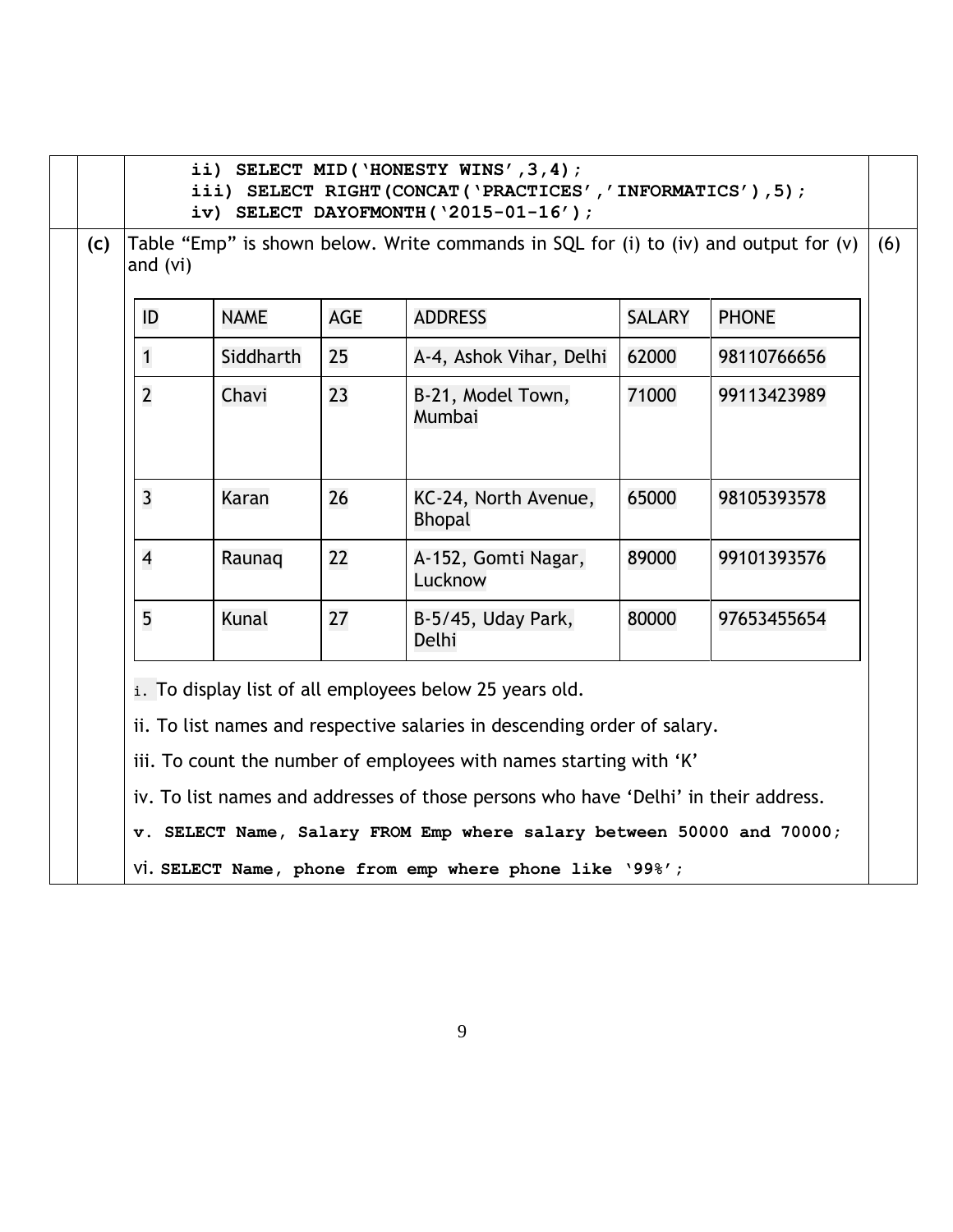| $6\phantom{a}$ | (a) | $\overline{2}$<br>Write SQL query to create a table 'Player' with the following structure: |                |          |               |  |             |  |                |
|----------------|-----|--------------------------------------------------------------------------------------------|----------------|----------|---------------|--|-------------|--|----------------|
|                |     |                                                                                            | Field          |          | <b>Type</b>   |  | Constraint  |  |                |
|                |     |                                                                                            | playerid       |          | Integer       |  | Primary key |  |                |
|                |     |                                                                                            | name           |          | Varchar(50)   |  |             |  |                |
|                |     |                                                                                            | height         |          | Integer       |  |             |  |                |
|                |     |                                                                                            | weight         |          | Integer       |  |             |  |                |
|                |     |                                                                                            | datebirth      |          | Date          |  |             |  |                |
|                |     |                                                                                            |                | teamname | Varchar(50)   |  |             |  |                |
|                | (b) | Consider the tables given below.                                                           |                |          |               |  |             |  | $\overline{2}$ |
|                |     | Salesperson                                                                                |                |          |               |  |             |  |                |
|                |     | SalespersonId                                                                              | <b>Name</b>    | Age      | <b>Salary</b> |  |             |  |                |
|                |     | 1<br>Ajay                                                                                  |                | 61       | 140000        |  |             |  |                |
|                |     | $\overline{2}$                                                                             | Sunil          | 34       | 44000         |  |             |  |                |
|                |     | 5                                                                                          | Chris          | 34       | 40000         |  |             |  |                |
|                |     | $\overline{7}$                                                                             | Amaaya         | 41       | 52000         |  |             |  |                |
|                |     | <b>Orders</b>                                                                              |                |          |               |  |             |  |                |
|                |     | OrderId                                                                                    | SalespersonId  |          | Amount        |  |             |  |                |
|                |     | $\mathbf{2}$<br>10 <sup>°</sup>                                                            |                | 54000    |               |  |             |  |                |
|                |     | 20                                                                                         | $\overline{7}$ |          | 18000         |  |             |  |                |
|                |     | 30                                                                                         | $\mathbf 1$    |          | 46000         |  |             |  |                |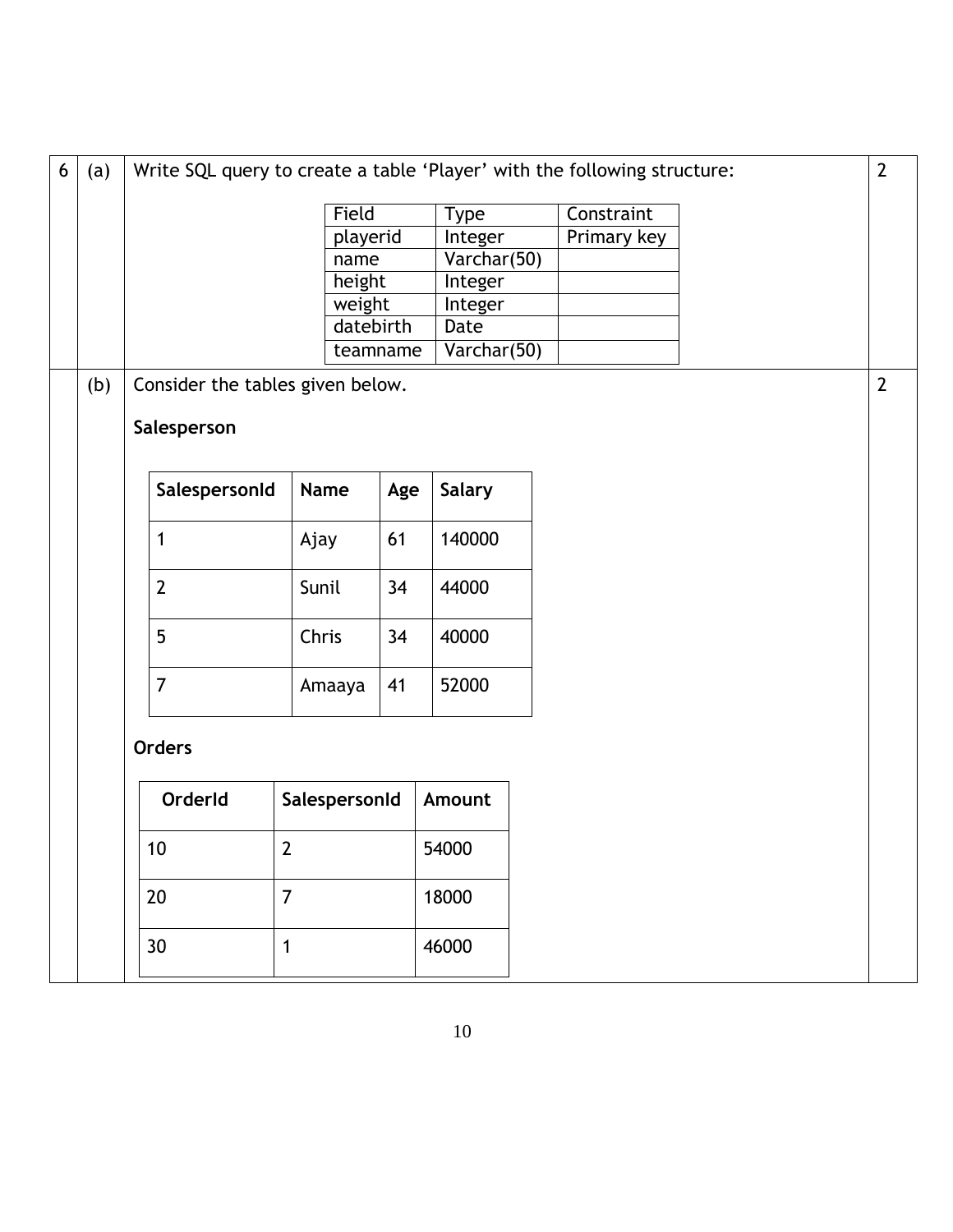|                |     | 40                                                                                                                                                                                                                                                       | 5                                                                                                                                                                                                                                                                     | 24000 |  |  |  |                                                                                                                                                                                                                                                                  |     |
|----------------|-----|----------------------------------------------------------------------------------------------------------------------------------------------------------------------------------------------------------------------------------------------------------|-----------------------------------------------------------------------------------------------------------------------------------------------------------------------------------------------------------------------------------------------------------------------|-------|--|--|--|------------------------------------------------------------------------------------------------------------------------------------------------------------------------------------------------------------------------------------------------------------------|-----|
|                |     |                                                                                                                                                                                                                                                          | SalespersonId column in the "Orders" table is a _____________ KEY.<br>ii. Can the 'Salespersonid' be set as the primary key in table 'Orders'. Give reason.                                                                                                           |       |  |  |  | i. The SalespersonId column in the "Salesperson" table is the __________ KEY. The                                                                                                                                                                                |     |
|                | (c) |                                                                                                                                                                                                                                                          | (ii) and output for (iii) below:<br>names start with 'A' and sales amount is between 15000 and 20000.<br>iii. SELECT SalespersonId, name, age, amount FROM Salesperson, orders<br>WHERE Salesperson.salespersonId= Orders.salespersonId AND AGE<br>BETWEEN 30 AND 45; |       |  |  |  | With reference to the above given tables (in Q6 b), Write commands in SQL for (i) and<br>i. To display SalespersonID, names, orderids and order amount of all salespersons.<br>ii. To display names, salespersons ids and order ids of those sales persons whose | 6   |
| $\overline{7}$ | (a) | 'Bachpan Toys' is a small company manufacturing toys. They have decided that it<br>would be beneficial to the company to create a website which would allow customers<br>to order toys on-line. State how 'Bachpan Toys' would benefit from the website. |                                                                                                                                                                                                                                                                       |       |  |  |  |                                                                                                                                                                                                                                                                  | (2) |
|                | (b) | public.                                                                                                                                                                                                                                                  | Which of the following is/are the advantage(s) of e-Governance<br>i) technology makes governance speedier<br>ii) Computer literacy and basic Internet usage is not required.                                                                                          |       |  |  |  | iii) governance is made transparent, that is most of the information is available to                                                                                                                                                                             | (1) |
|                | (c) |                                                                                                                                                                                                                                                          | box, List box, Combo box, Button and write in the third column.                                                                                                                                                                                                       |       |  |  |  | Lakshmi works for a school. She wishes to create controls on a form for the following<br>functions. Choose appropriate controls from Text field, Label, Radio button, Check                                                                                      | (2) |
|                |     | Control used to<br>Control<br>S. No.                                                                                                                                                                                                                     |                                                                                                                                                                                                                                                                       |       |  |  |  |                                                                                                                                                                                                                                                                  |     |
|                |     | 1                                                                                                                                                                                                                                                        | Enter Admission number                                                                                                                                                                                                                                                |       |  |  |  |                                                                                                                                                                                                                                                                  |     |
|                |     | $\overline{2}$                                                                                                                                                                                                                                           | <b>Select Stream</b>                                                                                                                                                                                                                                                  |       |  |  |  |                                                                                                                                                                                                                                                                  |     |